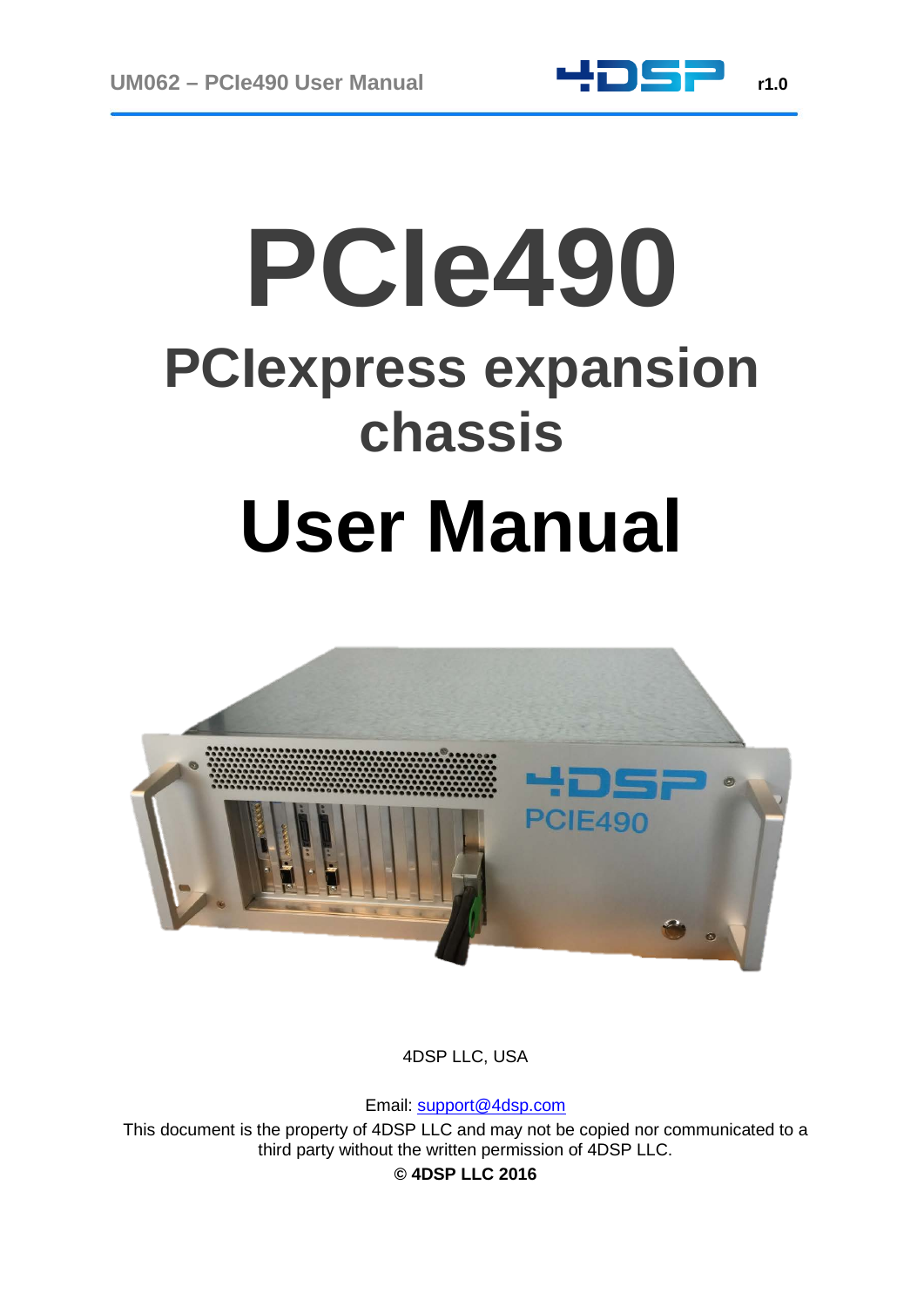

## **REVISION HISTORY**

| <b>Document</b><br><b>Revision</b> | <b>Changes</b>         | <b>Author</b> | <b>Peer</b><br><b>Review</b> | <b>Quality</b><br><b>Approval</b> | <b>Date</b> |
|------------------------------------|------------------------|---------------|------------------------------|-----------------------------------|-------------|
| r1.0                               | <b>Initial Release</b> | EBA           | <b>IVK</b>                   | <b>IVK</b>                        | 07/13/2016  |
|                                    |                        |               |                              |                                   |             |
|                                    |                        |               |                              |                                   |             |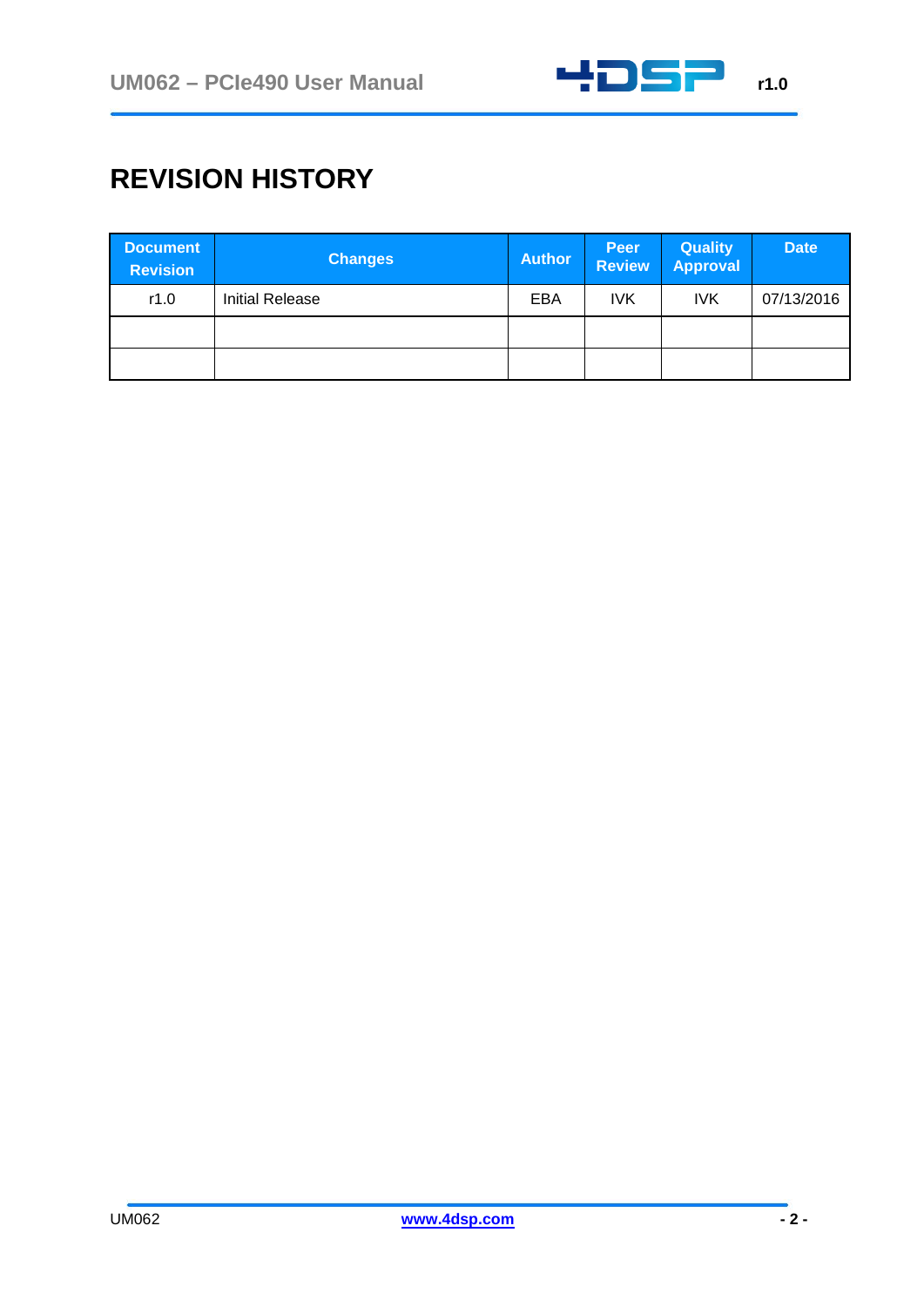

# **TABLE OF CONTENTS**

| 1            |                  |  |  |
|--------------|------------------|--|--|
|              | 1.1              |  |  |
|              | 1.2 <sub>2</sub> |  |  |
|              | 1.3              |  |  |
| $\mathbf{2}$ |                  |  |  |
|              | 2.1              |  |  |
|              |                  |  |  |
|              |                  |  |  |
| 3            |                  |  |  |
| 4            |                  |  |  |
| 5            |                  |  |  |
| 6            |                  |  |  |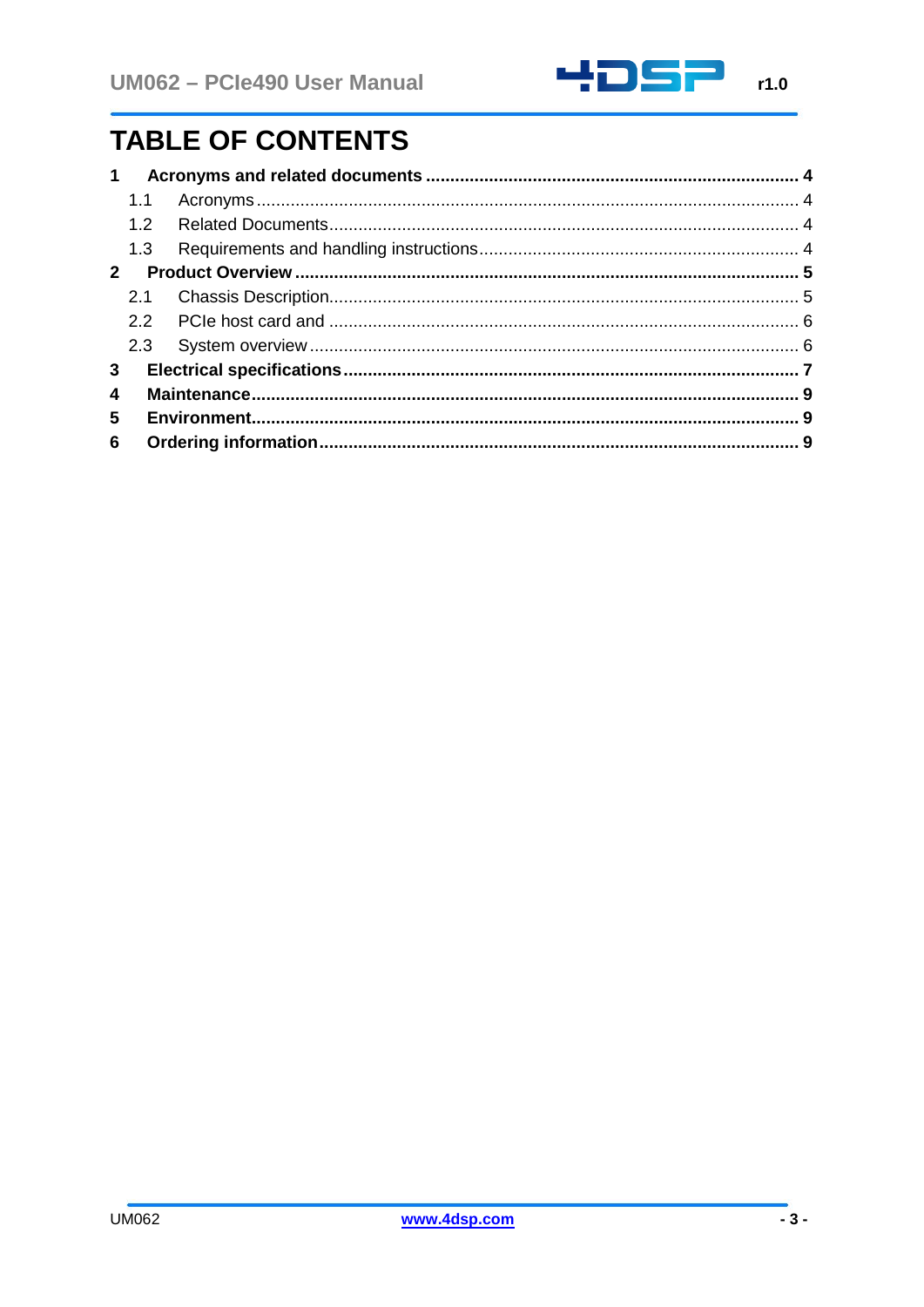

### <span id="page-3-0"></span>**1 Acronyms and related documents**

#### <span id="page-3-1"></span>**1.1 Acronyms**

| <b>FBGA</b> | <b>Fineline Ball Grid Array</b>          |  |
|-------------|------------------------------------------|--|
| <b>FMC</b>  | <b>FPGA Mezzanine Card</b>               |  |
| <b>FPGA</b> | Field Programmable Gate Array            |  |
| <b>JTAG</b> | Join Test Action Group                   |  |
| LED         | <b>Light Emitting Diode</b>              |  |
| <b>LVDS</b> | Low Voltage Differential Signaling       |  |
| <b>MGT</b>  | Multi-Gigabit Transceiver                |  |
| <b>MSB</b>  | Most Significant Bit(s)                  |  |
| <b>PCB</b>  | <b>Printed Circuit Board</b>             |  |
| <b>PCI</b>  | <b>Peripheral Component Interconnect</b> |  |
| PCIe        | <b>PCI Express</b>                       |  |

**Table 1: Glossary**

#### <span id="page-3-2"></span>**1.2 Related Documents**

- PCI Express Card Electromechanical Specification Revision 2.0
- PCI Express 225W/300W High Power Card Electromechanical Specification Revision 1.0

#### <span id="page-3-3"></span>**1.3 Requirements and handling instructions**

The PCIE490 must be equipped with boards compliant to the PCI Express Card Electromechanical Specification Revision 2.0

• Observe ESD precautions when handling the board to prevent electrostatic discharges.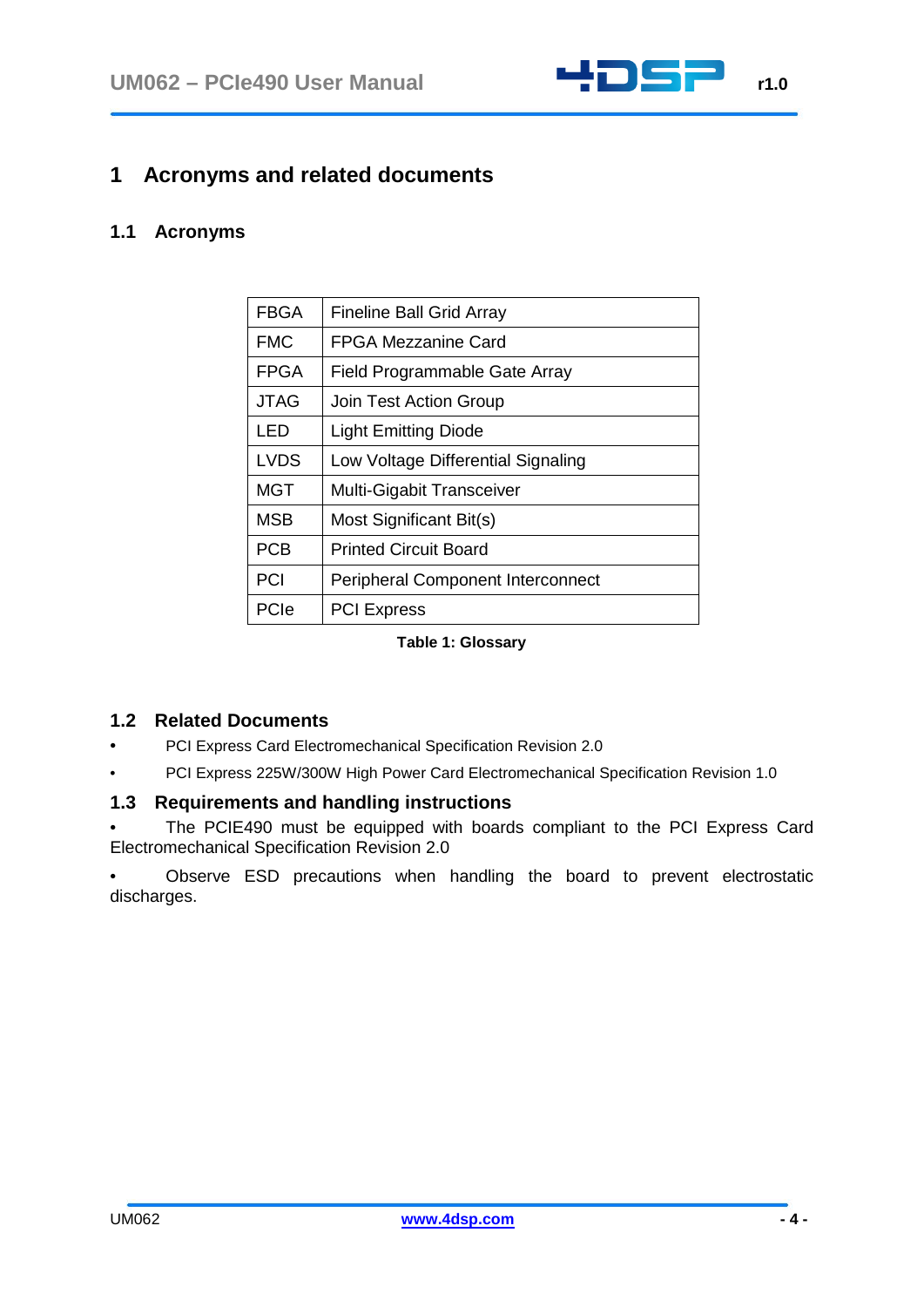

### <span id="page-4-0"></span>**2 Product Overview**

The PCIE490 is a PCI Express (PCIe) expansion enclosure containing 8 x16 PCIe slots (4lanes connected per slot). The PCIE490 incorporates a PCIe expansion card which allows for a 16 lanes cable PCIexpress connection to a HOST computer. On the HOST computer side a x16 PCIe slot is required to plug the receiving PCIe expansion host card.

The PCIE490 is specially designed to operate multiple FPGA based PCIexpress boards like the 4DSP PC820 and PC821 boards. This system has the advantage of offering better control over cooling of the system, easily rack mounting of the system and separating FPGA and digitizer hardware from the HOST computer hardware. It can also be used to house other PCIe such as GPUs for high performance computing, storage adapters or networking equipment.

The following figure illustrates the PCIE490 system architecture.





#### <span id="page-4-1"></span>**2.1 Chassis Description**

The PCIE490 is a 4U high 19 inch wide chassis offering 8 PCIe x16 expansion slots. Each expansion slot has a 4lanes PCIexpress generation 2 connections to the local PCIexpress switch. The chassis is equipped with fans located in the rear of the chassis for air cooling. The suck air into the chassis from the rear panel.

The system has a total of 10 front panel slots that can be used for front panel IO from cards plugged into the PCIE490. The slots are numbered from 0 to 9 and [Figure 2](#page-5-2) and [Figure 3](#page-5-3) show their respective locations.

Slot 0 does not have a PCIe expansion slot associated to it, it is only used in case the Card plugged into slot 1 requires additional front panel IO. This is the case if a PC821 card is pluged into slot 1 for example.

Slot 9 typically holds the 16 lanes PCIexpress expansion cable adapter card

Slots 1 through 8 are the PCIexpress expansion slots that can carry a PCIexpress compliant card. The slots 1,3,5 and 7 are able to support cards that consume upto 75 Watts, the other slots are designed to support cards that consume up to 30 Watts.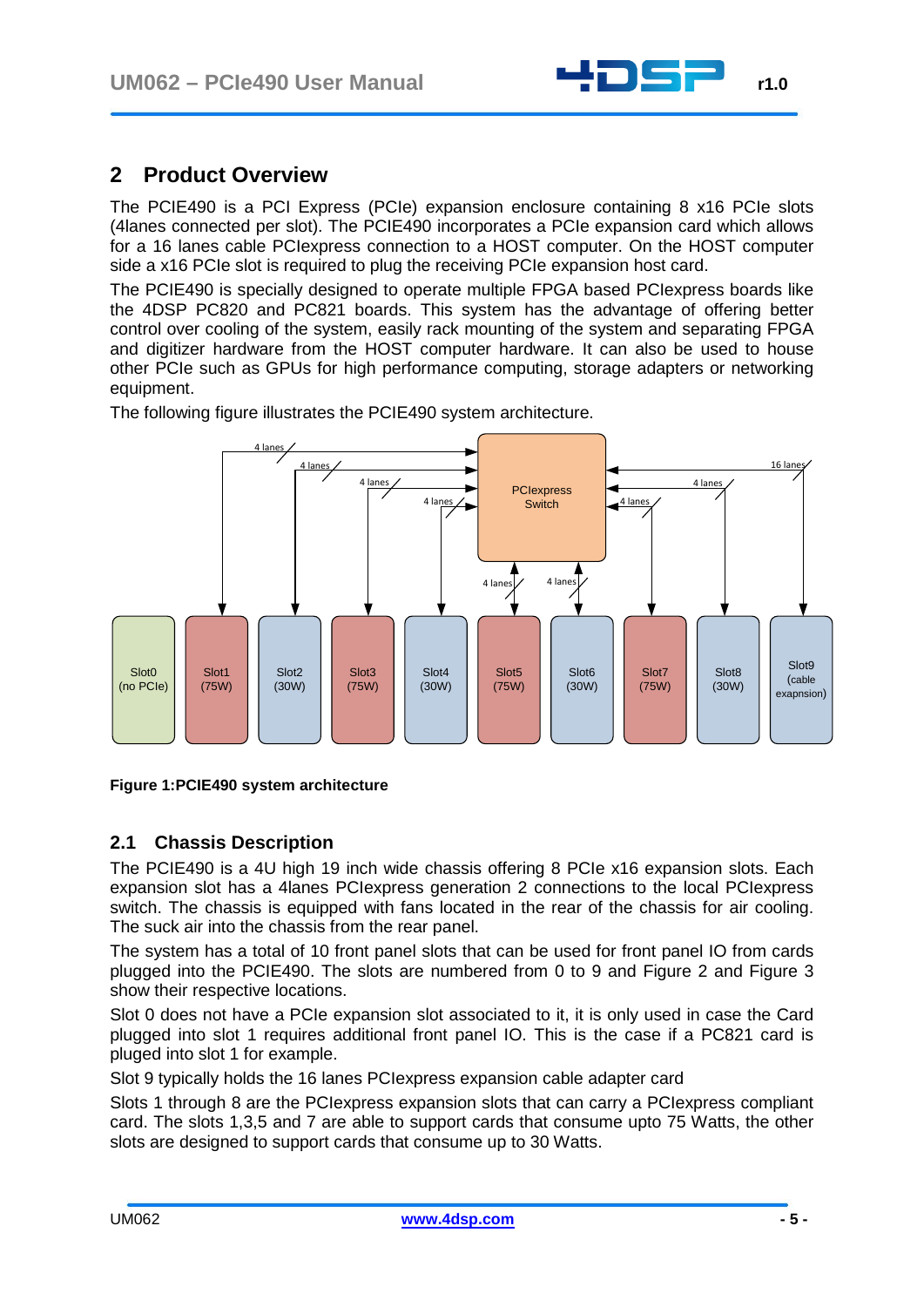

#### <span id="page-5-0"></span>**2.2 PCIe host card and**

The standard configuration incorporates a 3 meters long x16 PCIe expansion cable with a x16 PCIe host card. The PCIe x16 host card has to be installed in the host computer system. The 16 lanes expansion cable is then connected between the two x16 PCIe host cards.

#### <span id="page-5-1"></span>**2.3 System overview**



**Figure 2: PCIE490 internal view**

<span id="page-5-3"></span><span id="page-5-2"></span>

**Figure 3: PCIE490 front view**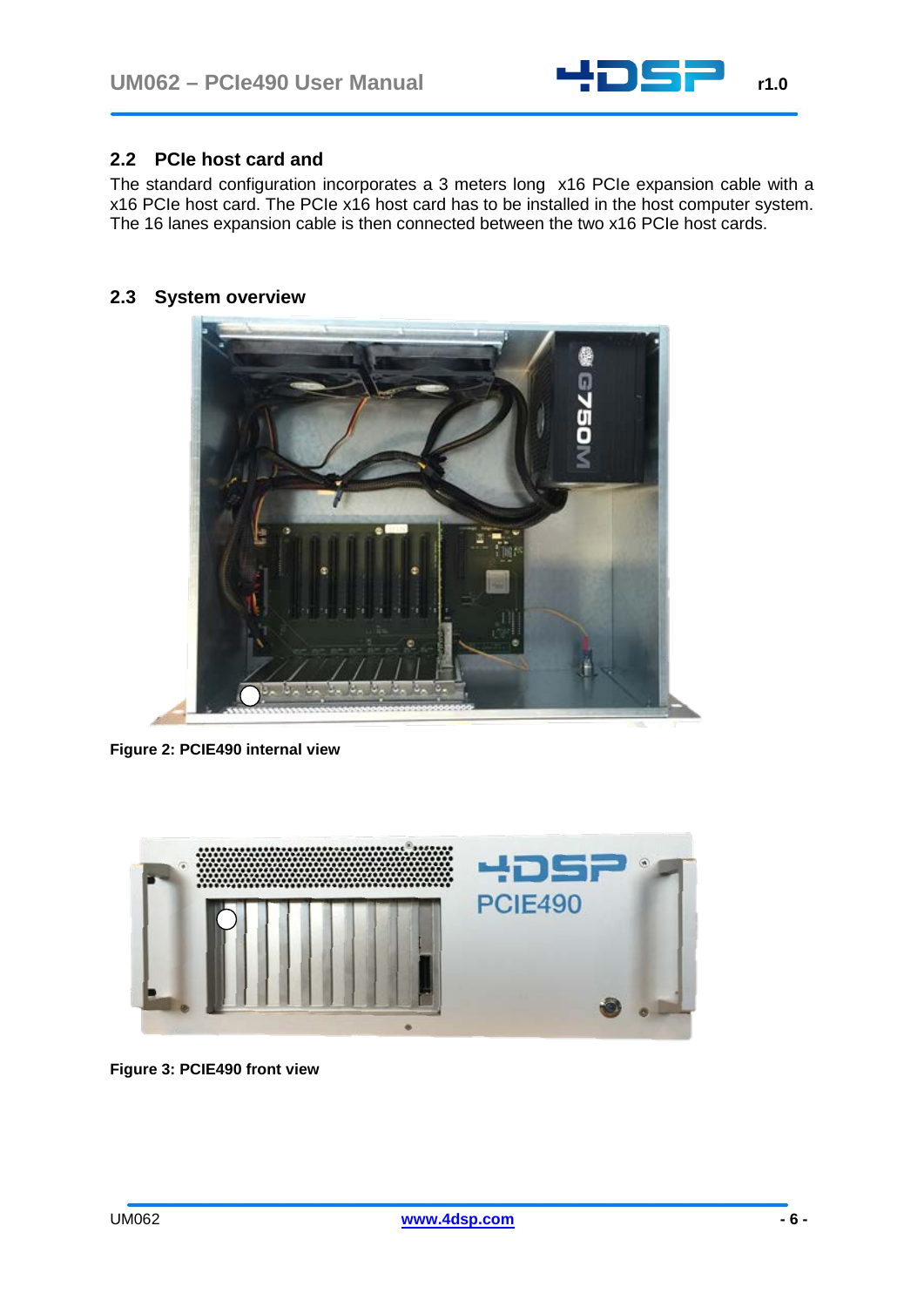

## <span id="page-6-0"></span>**3 Electrical specifications**

Input power is 100-240VAC and is supplied through the IEC60320 C14 connector on the rear of the chassis. The power supply is rated for 750W. The following table shows the power supply specifications.

| <b>AC</b> input | Voltage 100-240 Vac<br>Frequency 50-60Hz<br>Current max 12A @ 100Vac, max-6 A @ 240Vac                                                                                                                                                                                              |
|-----------------|-------------------------------------------------------------------------------------------------------------------------------------------------------------------------------------------------------------------------------------------------------------------------------------|
| <b>DC</b> input | +3.3V, max. current 22A<br>+5V, max. current 22A<br>+3.3V and +5V, max. combined power 120W<br>+12V, max. current 62A<br>+12V, max. power 744W<br>-12V, max. current 0.3A<br>-12V, max. power 3.6W<br>+5VSB, max. current 2.5A<br>+5V, max. power 12.5W<br>Combined peak power 750W |

The power supply provides 4 auxiliary PCIe power connectors that can be used to source additional current to add-in cards that have high-power demands.

The nominal electrical load per power supply rail of the PCIE490 are shown in the table below.

|                                                                           | $\parallel +3.3V$ , current 200mA              |
|---------------------------------------------------------------------------|------------------------------------------------|
| Nominal (only PCIe $\ $ +5V, current 2.5A                                 |                                                |
| $\left\ $ expansion card installed) $\left\  +12V1 \right\ $ , no current |                                                |
|                                                                           | $\parallel$ +12V2, current 1.1A (cooling fans) |

The maximum electrical load per power supply rail per expansion slot is shown in table

| <b>Slot</b>          | <b>Slot Rail</b> | <b>Supply rail</b> | Max current per<br>slot (A) |
|----------------------|------------------|--------------------|-----------------------------|
| 1-8                  | $+3.3V$          | $+3.3V$            | 6A                          |
| $\ $ 1 and 3         | $+12V$           | $+12V1$            | 5.5A                        |
| $\ $ 2 and 4         | $+12V$           | $+12V1$            | 2.1A                        |
| $\ $ 5 and 7         | $+12V$           | $+12V2$            | 5.5A                        |
| $\ 6 \text{ and } 8$ | $+12V$           | $+12V2$            | 2.1A                        |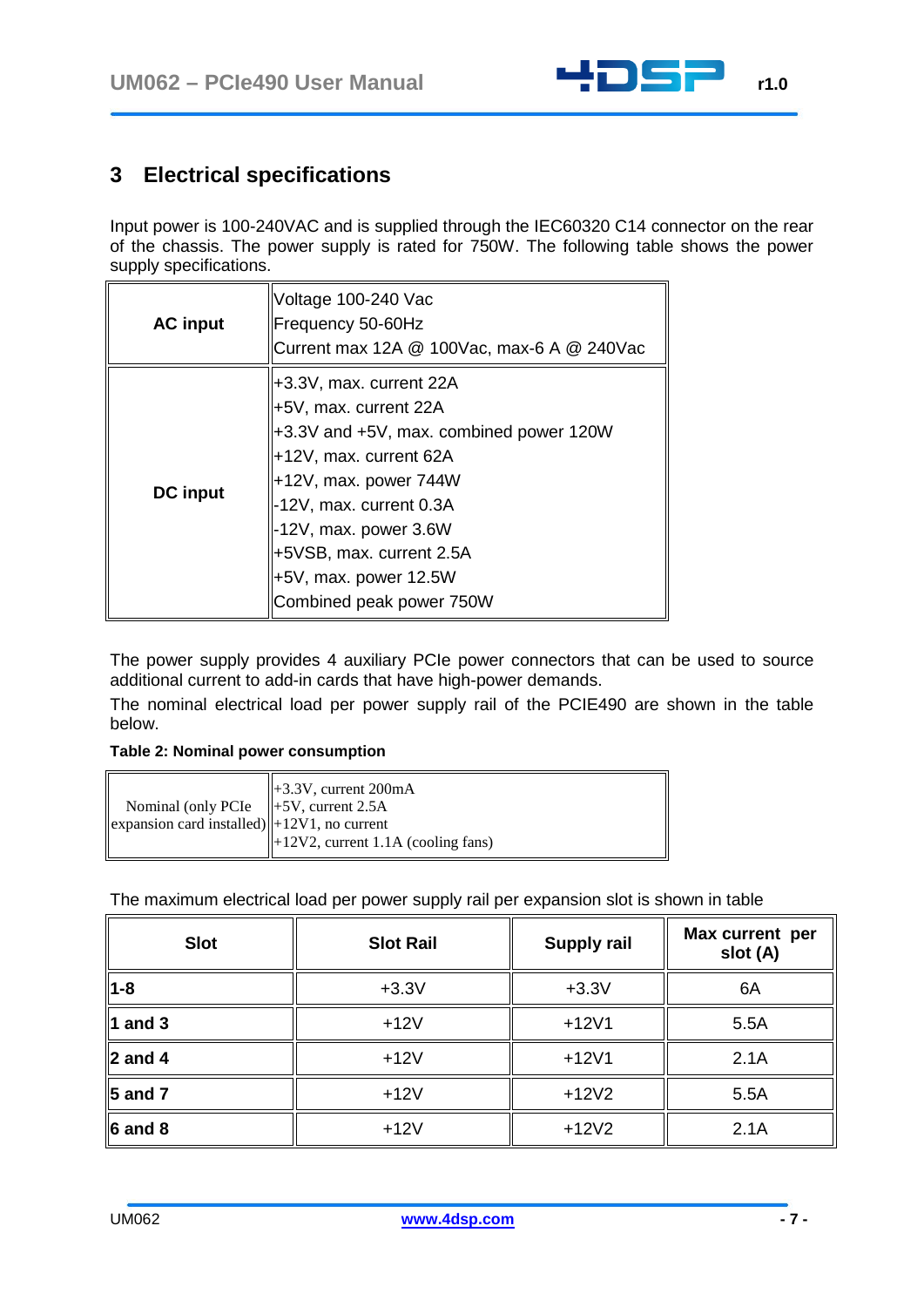

The system can hold a maximum of 4 PC821 boards. Adhere to the following requirements when plugging a PC821 into the system:

- Place a PC821 only in slot 1,3,5 or 7
- Always connect the auxiliary power connector to the PC821

The system can hold a maximum of 8 PC820 boards. The PC820 can be plugged into all slots and requires the auxiliary power connector to be connected when fitted into slot 2, 4, 6 or 8.